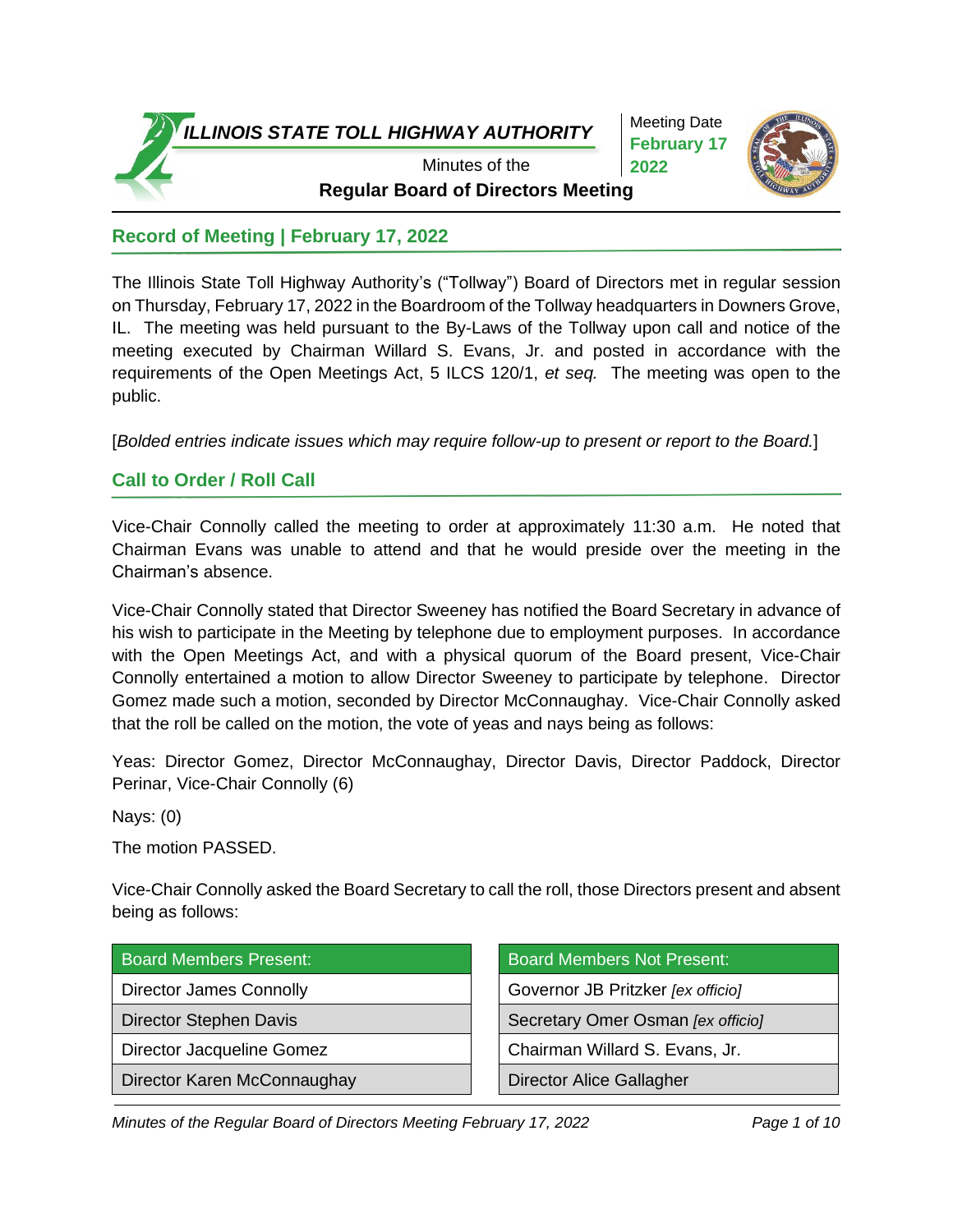Meeting Date **February 17 2022**



**Regular Board of Directors Meeting** Minutes of the

Director Scott Paddock

Director Gary Perinar

Director James Sweeney *[by telephone]*

The Board Secretary declared a quorum present.

Vice-Chair Connolly introduced Capt. Jason Bradley, Illinois State Police District 15, to provide a safety message.

#### **Safety Message**

Captain Bradley offered an urgent plea for motorists to comply with Scott's Law, which requires all drivers approaching any police or other emergency vehicle stopped along the roadway to proceed with caution, change lanes if possible, and slow down. He enumerated the alarming rates at which Illinois State Police squad cars have been struck in relation to Scott's Law violations, resulting in injuries to Troopers. He further noted the deaths in recent years of Tollway maintenance workers Vincent Petrella and David Schwarz, who were struck and killed while working along the roadway. Captain Bradley urged drivers to follow the law and help safeguard other drivers, emergency responders and roadway workers who may be stopped on the road.

Vice-Chair Connolly thanked Captain Bradley for the Safety Message and expressed his appreciation for the contributions of District 15.

### **Public Comment**

Vice-Chair Connolly opened the floor for public comment. No public comment was offered.

#### **Chairman's Items**

#### *Item 1: Approval of the Minutes of the Regular Board of Directors Meeting held January 20, 2022.*

Vice-Chair Connolly entertained a motion to approve **Chairman's Item 1**, the Minutes of the regular Board of Directors meeting held on January 20, 2022, as presented. Director Gomez made a motion to approve the Minutes, seconded by Director McConnaughay. Vice-Chair Connolly asked that the roll be called on the motion, the vote of yeas and nays being as follows:

Yeas: Director Gomez, Director McConnaughay, Director Davis, Director Paddock, Director Perinar, Director Sweeney, Vice-Chair Connolly (7)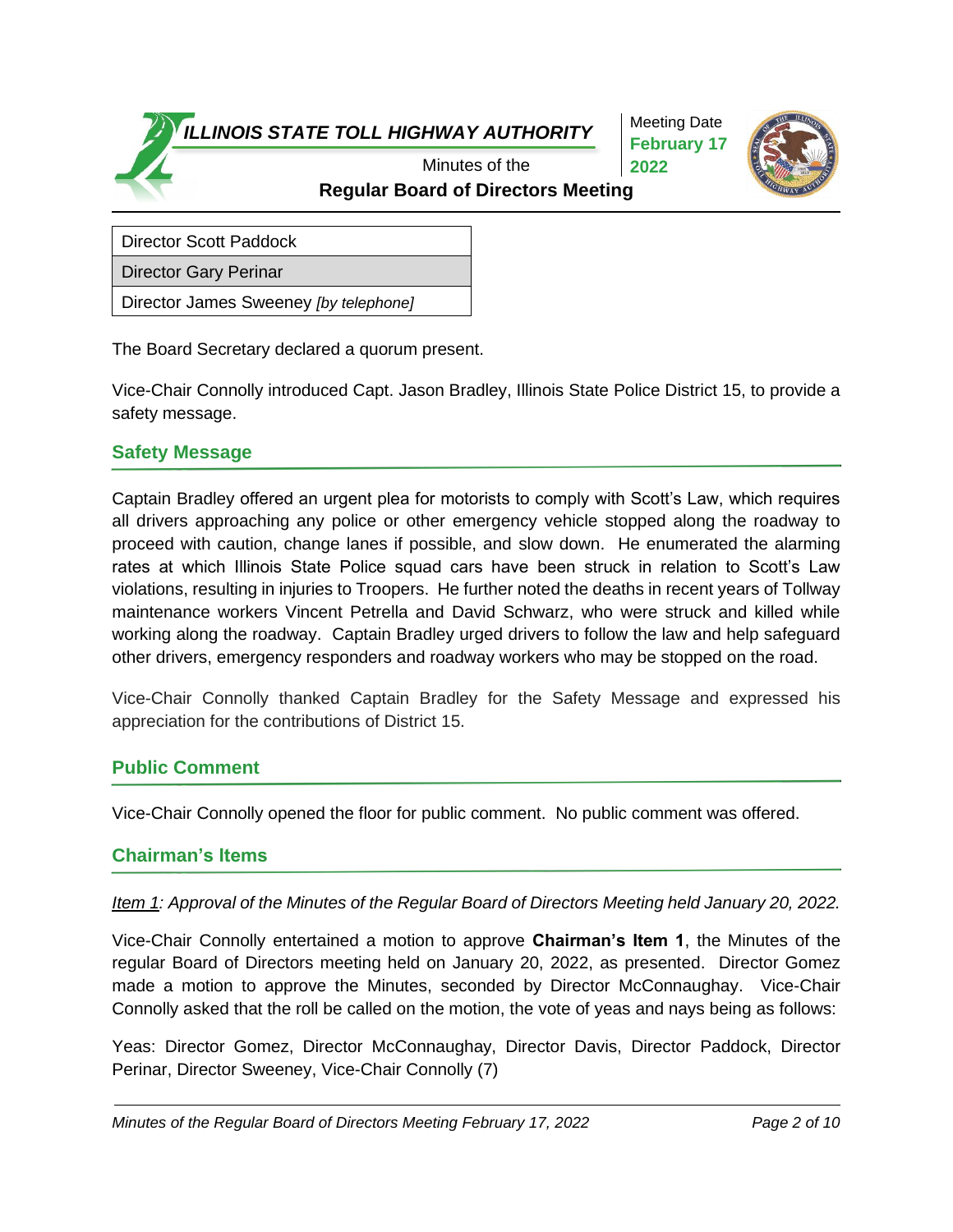Meeting Date **February 17 2022**



**Regular Board of Directors Meeting** Minutes of the

Nays: (0) The motion PASSED.

*Item 2: Approval of the Minutes of the Executive Session of the Board of Directors Meeting held January 20, 2022.*

Vice-Chair Connolly stated that without objection, action on Chairman's Item 2, concerning the minutes of closed meetings, will be deferred until after consideration in the Executive Session.

### *Item 3: Committee Reports*

Vice-Chair Connolly dispensed with committee reports, noting that all Directors were present for the committee meetings.

Having no further items, Vice-Chair Connolly turned the floor over to Executive Director José Alvarez.

### **Executive Director's Items**

In reference to Legal Item 1, a First Addendum to Intergovernmental Agreement with the City of Chicago, Executive Director Alvarez emphasized the considerable work put forth by all involved to finalize the agreement. He recognized, in particular, the efforts of Vice-Chair Connolly, the City's Department of Aviation, and the Tollway team.

Executive Director Alvarez, having no further items to report, returned the floor to Vice-Chair Connolly.

### **Items for Consideration**

### **Information Technology**

*Item 1: Amendment to Contract 13-0218 with SDI Presence LLC for the purchase of Technology Professional Services in an amount not to exceed \$1,000,000.00 (Tollway Request for Proposal).*

Vice-Chair Connolly entertained a motion to approve Information Technology Item 1. Director Gomez made a motion to approve this item, seconded by Director McConnaughay. Vice-Chair Connolly asked that the roll be called on the motion, the vote of yeas and nays being as follows:

Yeas: Director Gomez, Director McConnaughay, Director Davis, Director Paddock, Director Perinar, Director Sweeney, Vice-Chair Connolly (7)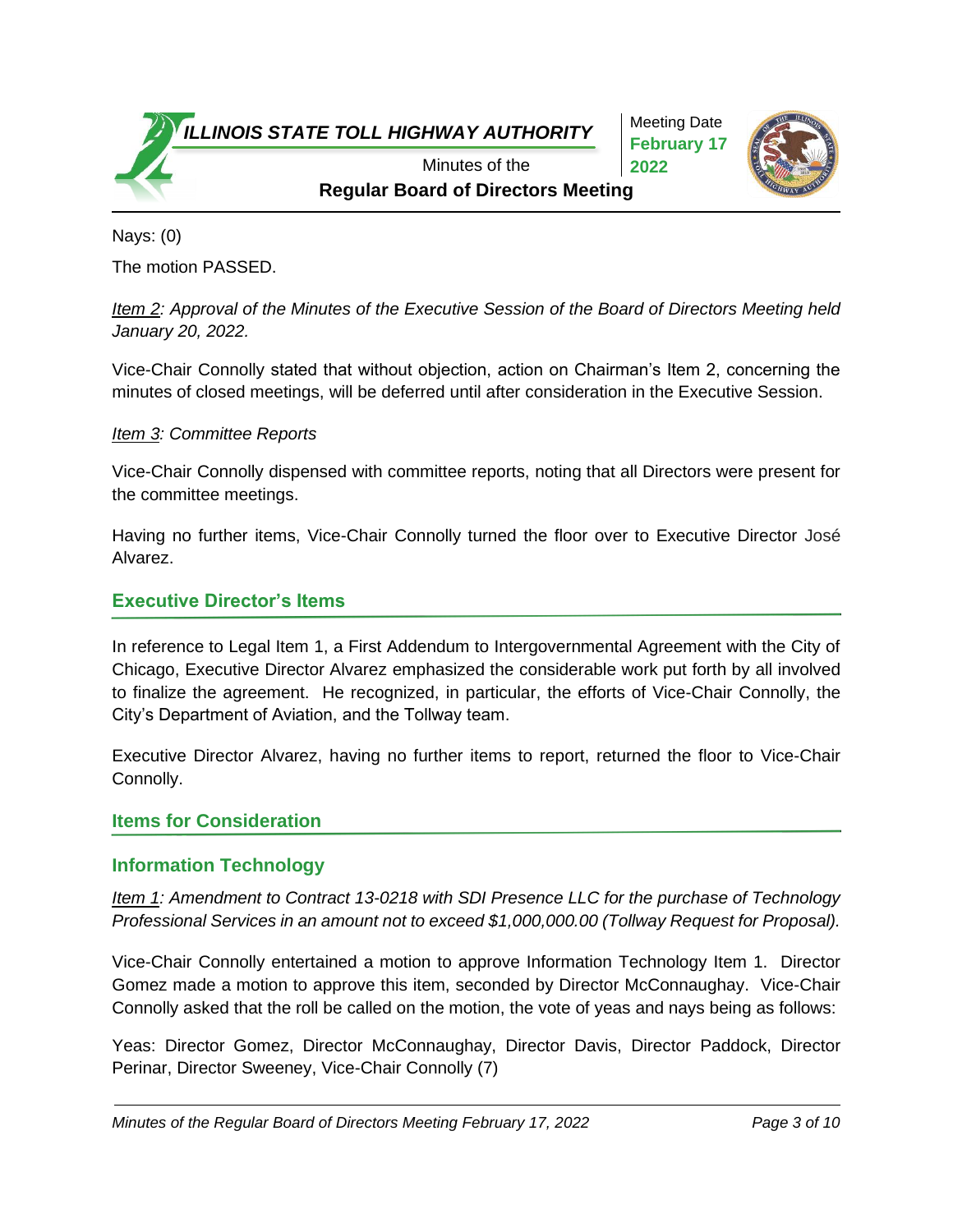Meeting Date **February 17 2022**



**Regular Board of Directors Meeting** Minutes of the

Nays: (0) The motion PASSED.

# **Facilities and Fleet Operations**

*Item 1: Award of Contract 21-0096R to J. P. Simons & Co. for the purchase of Electrical Supplies in an amount not to exceed \$188,595.60 for an initial two-year term and a possible two-year renewal term in an amount not to exceed \$188,595.60 (Tollway Invitation for Bid).*

Vice-Chair Connolly entertained a motion to approve Facilities and Fleet Operations Item 1. Director Gomez made a motion to approve this item, seconded by Director McConnaughay. Vice-Chair Connolly asked that the roll be called on the motion, the vote of yeas and nays being as follows:

Yeas: Director Gomez, Director McConnaughay, Director Davis, Director Paddock, Director Perinar, Director Sweeney, Vice-Chair Connolly (7)

Nays: (0)

The motion PASSED.

## **Engineering**

*Item 1: Award of Contract RR-21-4816 to Natural Creations Landscaping for Landscape Planting Improvements on the Veterans Memorial Tollway (I-355) between Mile Post 12.0 (I-55) and Mile Post 19.25 (Ogden Avenue) in the amount of \$674,357.00.*

*Item 2: Award of Contract I-21-4741 to Meru Corporation for Utility Relocation Under Union Pacific Railroad on the Elgin O'Hare Western Access Tollway (I-490) at Mile Post 0.36 in the amount of \$1,189,050.82.* 

*Item 3: Award of Contract I-21-4817 to Areatha Construction Co., Inc. for Replacement of Noise Abatement Wall on the Tri-State Tollway (I-294) between Mile Post 27.3 and Mile Post 27.5 (Ogden Avenue ramp) in the amount of \$1,752,225.25.* 

*Item 4: Award of Contract RR-21-4822 to Path Construction Company, Inc. for Structural Rehabilitation on the Tri-State Tollway (I-294) at Mile Post 40.8 (I-90) and on Illinois Route 390 Tollway (IL 390) between Mile Post 7.14 (Gary Avenue) and Mile Post 15.27 (Lively Boulevard) in the amount of \$2,627,627.95.*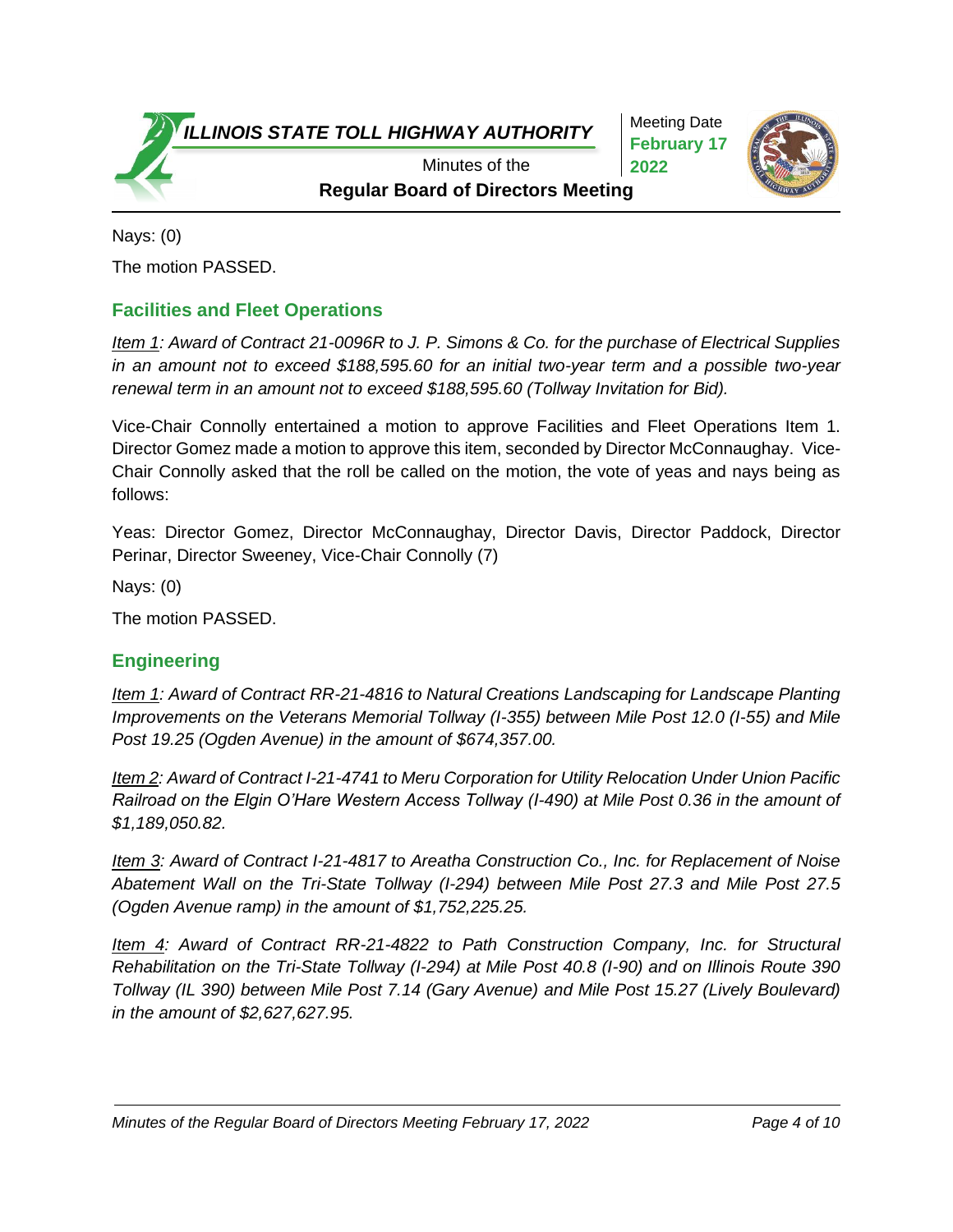Meeting Date **February 17 2022**



**Regular Board of Directors Meeting** Minutes of the

*Item 5: Award of Contract I-21-4826 to Hecker and Company, Inc. for Material Fabrication and Storage for Intelligent Transportation Systems (ITS) on the Tri-State Tollway (I-294) between Mile Post 17.8 (95th Street) and Mile Post 23.8 (Flagg Creek) in the amount of \$1,305,419.14.* 

*Item 6: Award of Contract I-21-4594 to Lorig Construction Company for Roadway and Bridge Construction on the Tri-State Tollway (I-294) at 88th Avenue and Cork Avenue Interchange in the amount of \$9,277,464.15.* 

*Item 7: Award of Contract RR-21-4827 to Plote Construction, Inc. / Peter Baker & Sons & Co. for Pavement Rehabilitation on the Tri-State Tollway (I-94) between Mile Post 21.90 (Half Day Road) and Mile Post 15 (Atkinson Road) in the amount of \$30,858,814.69. [Recusal: Director Davis]*

*Item 8: Award of Contract RR-21-4819 to Plote Construction, Inc. for Pavement and Shoulder Rehabilitation on the Tri-State Tollway (I-294) between Mile Post 23.8 (Flagg Creek) and Mile Post 29.2 (Cermak Road) in the amount of \$17,261,000.00.* 

*Item 9: Extra Work Order on I-19-4491 to Walsh Construction Company II, LLC for I-55 Ramp A Bridge Construction on the Tri-State Tollway (I-294) between Mile Post 24.0 (I-55 ramps) and Mile Post 24.5 (Plainfield Road) in the amount of \$450,000.00, increasing the upper limit of compensation from \$26,474,271.50 to \$26,924,271.50.*

*Item 10: Extra Work Order on RR-20-4555 to Lorig Construction Company for Bridge Replacement on the Tri-State Tollway (I-294) Plainfield Road Over I-294 and Flagg Creek, Mile Post 24.3 to Mile Post 24.6, in the amount of \$625,000.00, increasing the upper limit of compensation from \$21,443,857.21 to \$22,068,857.21. [Recusal: Director Davis]*

*Item 11: Acceptance of Proposal from TranSystems Corporation on Contract RR-21-4800 for Construction Management Services Upon Request, Systemwide in an amount not to exceed \$5,000,000.00. [Recusal: Director Davis]*

*Item 12: Acceptance of Proposal from Patrick Engineering, Inc. on Contract I-21-4805 for Construction Management Services Upon Request on the Tri-State Tollway (I-294) in an amount not to exceed \$3,000,000.00.*

*Item 13: Acceptance of Proposal from ABNA Engineering, Inc. on Contract I-21-4812 for Design Services Upon Request on the Tri-State Tollway (I-294) in an amount not to exceed \$3,000,000.00. [Recusal: Director Davis]*

*Item 14: Award of Contract 20-0206R to Cicero Mfg. & Supply Co., Inc. for the purchase of Safety Appurtenance Parts in an amount not to exceed \$1,204,629.10 (Tollway Invitation for Bid).*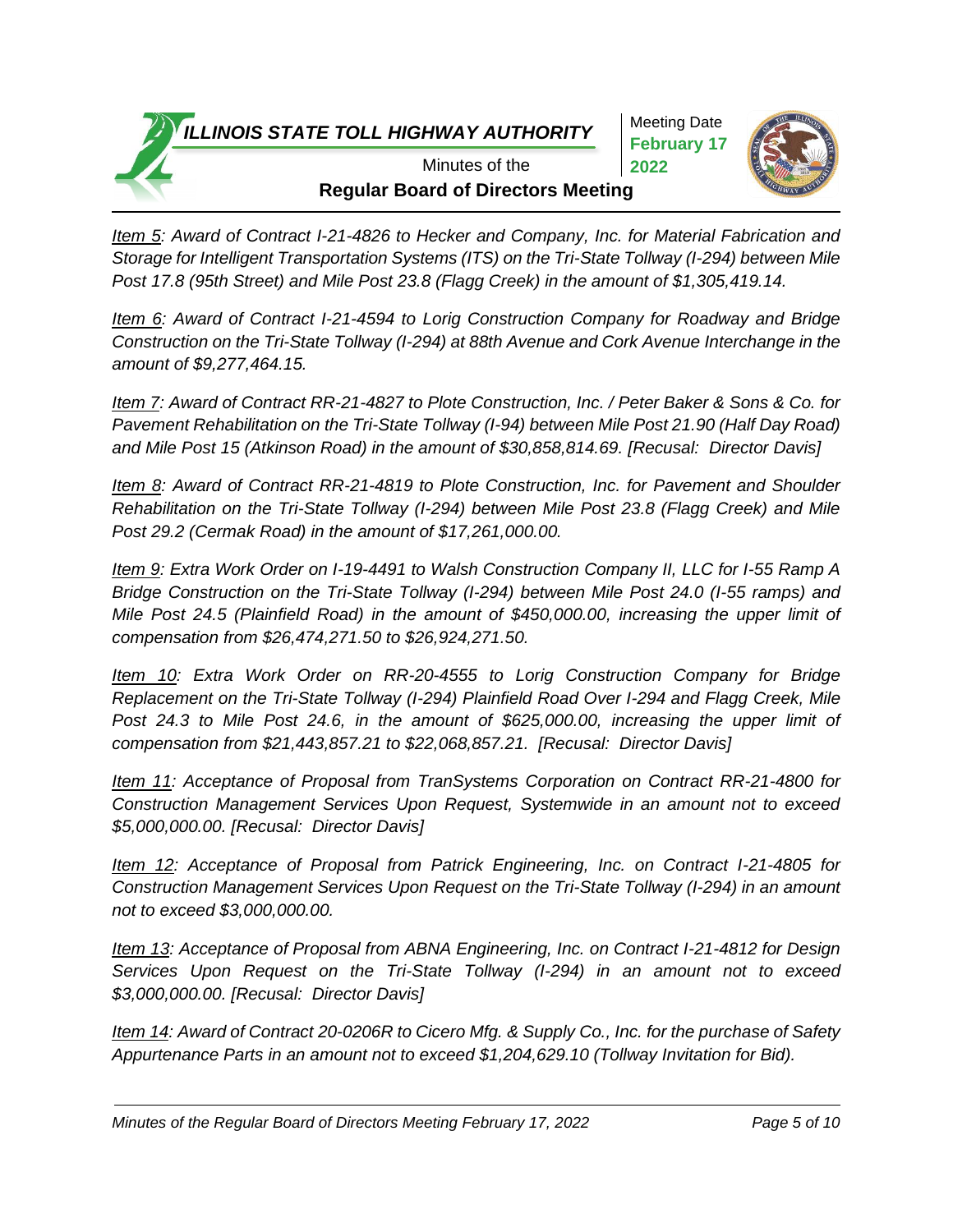Meeting Date **February 17 2022**



**Regular Board of Directors Meeting** Minutes of the

Vice-Chair Connolly stated that Director Davis indicated in advance his wish to recuse himself on Engineering Items 7, 10, 11 and 13. He requested that these items be taken first as a group.

Vice-Chair Connolly entertained a motion to consolidate for consideration and action Engineering Items 7, 10, 11 and 13. Director Gomez made a motion to consolidate these items, seconded by Director McConnaughay. Vice-Chair Connolly asked that the roll be called on the motion, the vote of yeas and nays being as follows:

Yeas: Director Gomez, Director McConnaughay, Director Paddock, Director Perinar, Director Sweeney, Vice-Chair Connolly (6)

Nays: (0)

Recusals: Director Davis (1)

The motion PASSED.

The motion to consolidate these items having carried, Vice-Chair Connolly entertained a motion to approve **Engineering Items 7, 10, 11 and 13.** Director Gomez made a motion to approve these items, seconded by Director McConnaughay. Vice-Chair Connolly asked that the roll be called on the motion, the vote of yeas and nays being as follows:

Yeas: Director Gomez, Director McConnaughay, Director Paddock, Director Perinar, Director Sweeney, Vice-Chair Connolly (6)

Nays: (0)

Recusals: Director Davis (1)

The motion PASSED.

Vice-Chair Connolly entertained a motion to consolidate for consideration and action Engineering Items 1 thru 6, 8, 9, 12 and 14. Director Gomez made a motion to consolidate these items, seconded by Director Sweeney. Vice-Chair Connolly asked that the roll be called on the motion, the vote of yeas and nays being as follows:

Yeas: Director Gomez, Director McConnaughay, Director Davis, Director Paddock, Director Perinar, Director Sweeney, Vice-Chair Connolly (7)

Nays: (0)

The motion PASSED.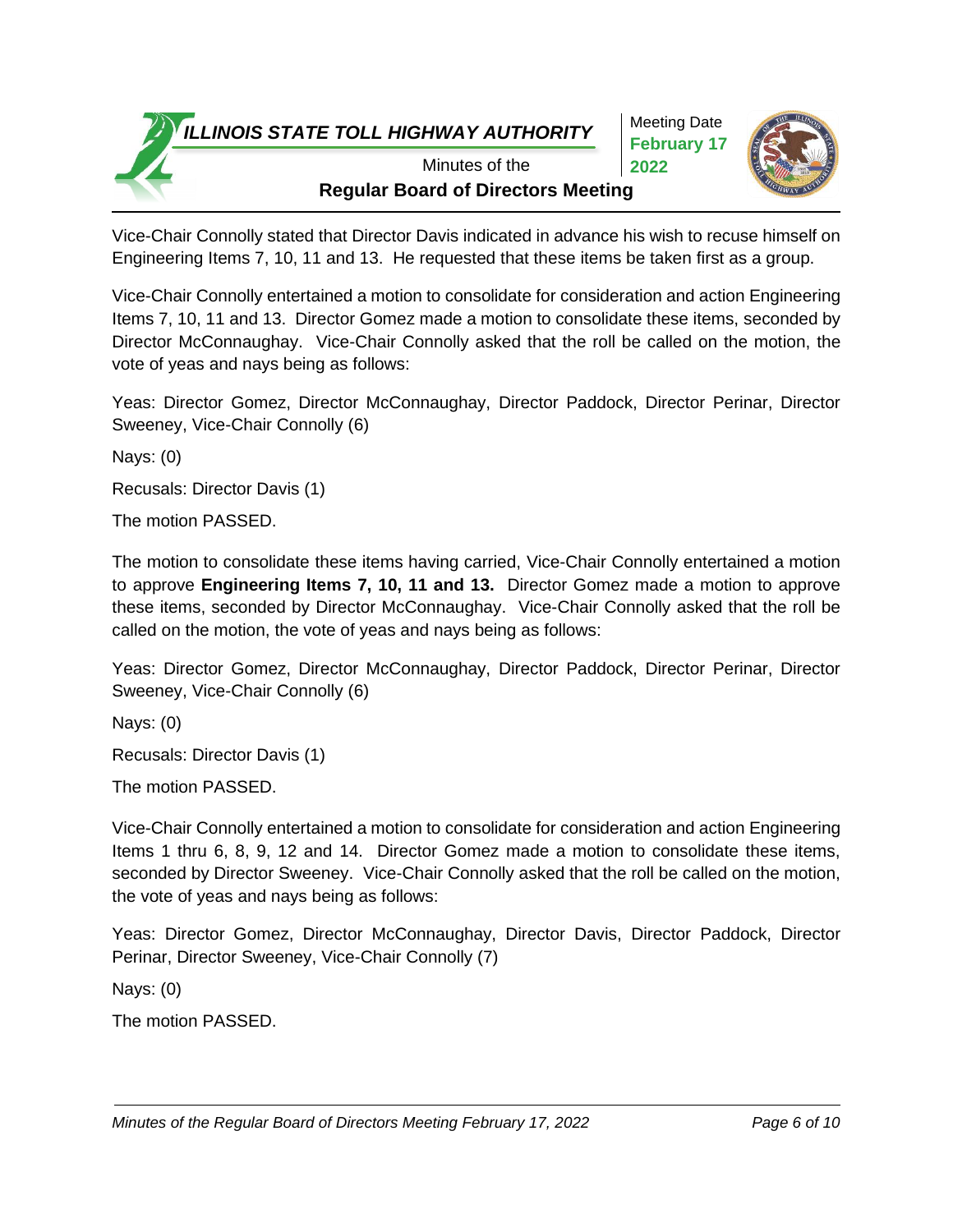Meeting Date **February 17 2022**



**Regular Board of Directors Meeting** Minutes of the

The motion to consolidate these items having carried, Vice-Chair Connolly entertained a motion to approve **Engineering Items 1 thru 6, 8, 9, 12 and 14.** Director Gomez made a motion to approve these items, seconded by Director McConnaughay. Vice-Chair Connolly asked that the roll be called on the motion, the vote of yeas and nays being as follows:

Yeas: Director Gomez, Director McConnaughay, Director Davis, Director Paddock, Director Perinar, Director Sweeney, Vice-Chair Connolly (7)

Nays: (0)

The motion PASSED.

# **Legal**

*Item 1: Approval of First Addendum to Intergovernmental Agreement with the City of Chicago for work associated with the I-490 (Elgin O'Hare Western Access Project). Cost to the Tollway: Not to exceed \$16,773,452.00.*

*Item 2: Approval of an Intergovernmental Agreement with the Village of Hinsdale for work associated with the I-294 (Central Tri-State Project). Cost to the Tollway: Not to exceed \$500,000.00. [Recusal: Director Gallagher]*

Vice-Chair Connolly entertained a motion to approve **Legal Item 1**. Director Gomez made a motion to approve this item, seconded by Director McConnaughay. Vice-Chair Connolly asked that the roll be called on the motion, the vote of yeas and nays being as follows:

Yeas: Director Gomez, Director McConnaughay, Director Davis, Director Paddock, Director Perinar, Director Sweeney, Vice-Chair Connolly (7)

Nays: (0)

The motion PASSED.

Vice-Chair Connolly entertained a motion to approve **Legal Item 2**. Director Gomez made a motion to approve this item, seconded by Director McConnaughay. Vice-Chair Connolly asked that the roll be called on the motion, the vote of yeas and nays being as follows:

Yeas: Director Gomez, Director McConnaughay, Director Davis, Director Paddock, Director Perinar, Director Sweeney, Vice-Chair Connolly (7)

Nays: (0)

The motion PASSED.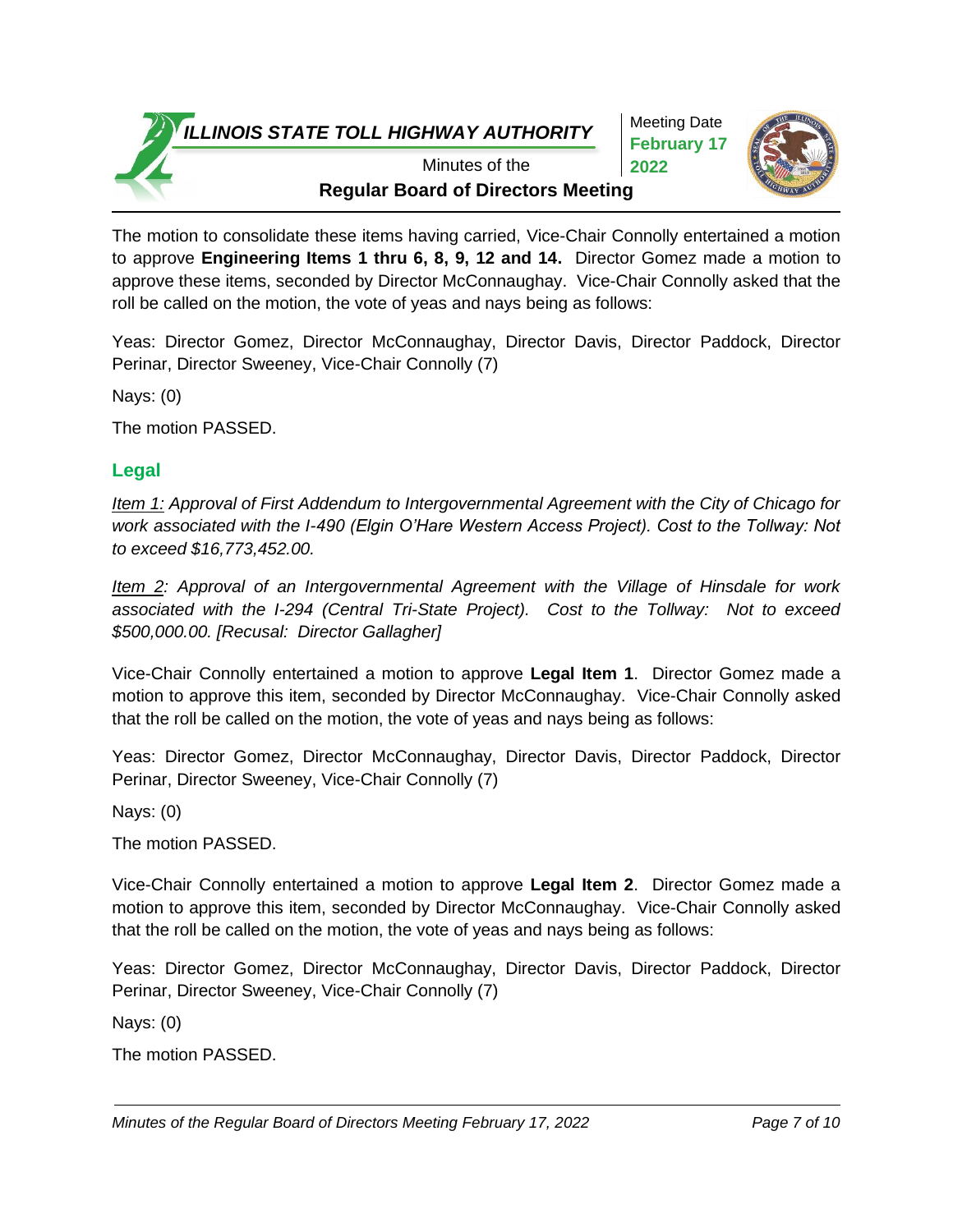Meeting Date **February 17 2022**



**Regular Board of Directors Meeting** Minutes of the

## **Administration**

*Item 1: Renewal of Contract 18-0011 with BlueApple Health, LLC for the purchase of Stroke Screening Services in an amount not to exceed \$44,500.00 (Tollway Invitation for Bid).*

Vice-Chair Connolly entertained a motion to approve **Administration Item 1**. Director Gomez made a motion to approve this item, seconded by Director McConnaughay. Vice-Chair Connolly asked that the roll be called on the motion, the vote of yeas and nays being as follows:

Yeas: Director Gomez, Director McConnaughay, Director Davis, Director Paddock, Director Perinar, Director Sweeney, Vice-Chair Connolly (7)

Nays: (0)

The motion PASSED.

## **Executive Session**

Vice-Chair Connolly called for a motion to enter into Executive Session pursuant to exceptions provided in Sections 2(c)1, 11, 21 and 29 of the Open Meetings Act, 5 ILCS 120/2(c)1, 11, 21 and 29*,* to consider Tollway matters related to personnel, pending or probable litigation, the minutes of closed meetings and internal audit controls. Director Gomez made a motion, pursuant to the sections specified, to enter Executive Session, seconded by Director McConnaughay. Vice-Chair Connolly asked that the roll be called on the motion, the vote of yeas and nays being as follows:

Yeas: Director Gomez, Director McConnaughay, Director Davis, Director Paddock, Director Perinar, Director Sweeney, Vice-Chair Connolly (7)

Nays: (0)

The motion PASSED.

At approximately 11:55 a.m. the Board entered into Executive Session.

### **Return from Executive Session and Action** (if any)

Board Members Present: Board Members Not Present: Director James Connolly Governor JB Pritzker *[ex officio]* Director Stephen Davis **Secretary Omer Osman** *[ex officio]* Secretary Omer Osman *[ex officio]* Director Jacqueline Gomez **Chairman Willard S. Evans, Jr.**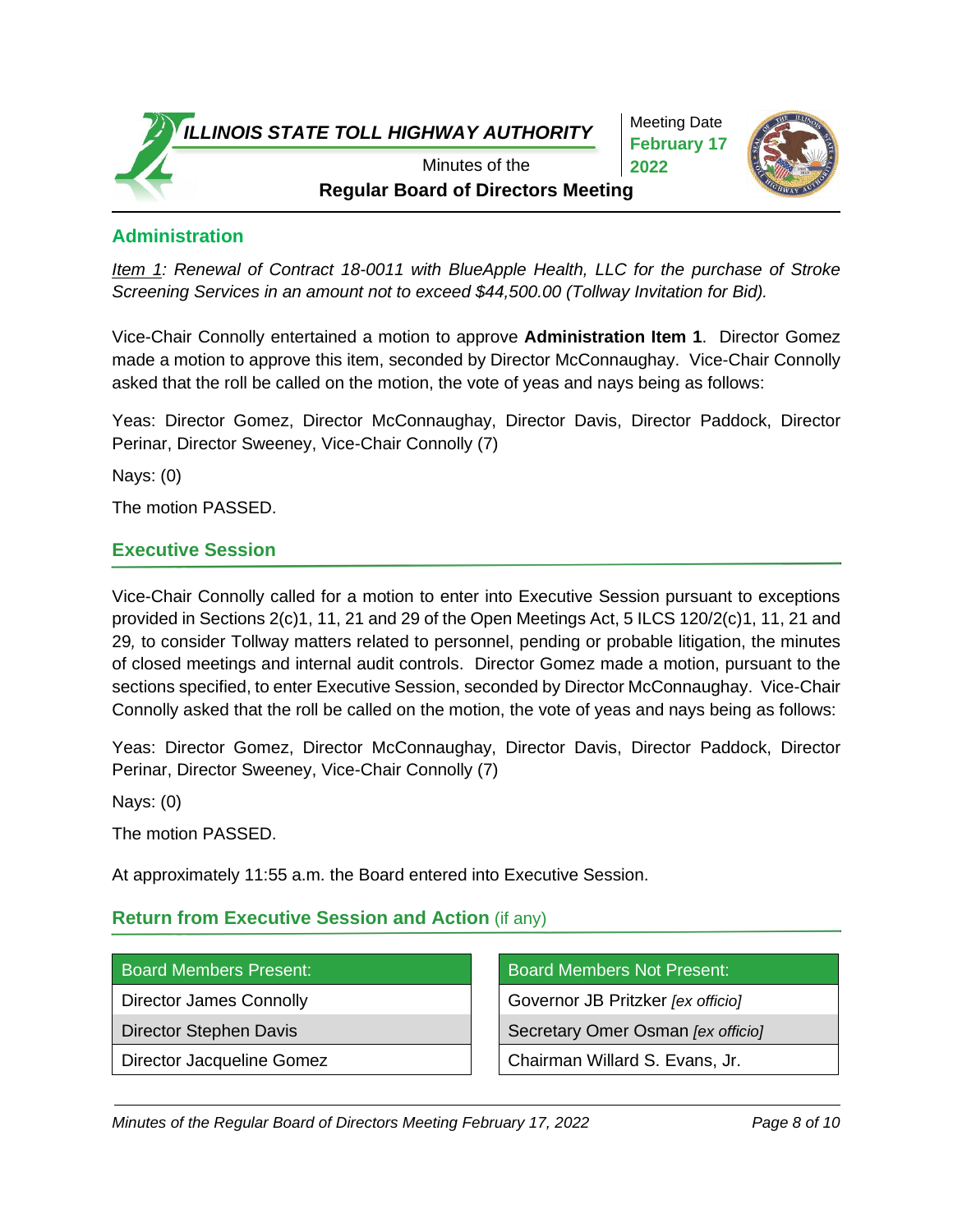Meeting Date **February 17 2022**



**Regular Board of Directors Meeting** Minutes of the

Director Karen McConnaughay **Director Alice Gallagher** 

Director Scott Paddock

Director Gary Perinar

Director James Sweeney *[by telephone]*

At approximately 1:30 p.m., the Board re-entered the public session of the Meeting.

*Chair's Item 2: Approval of the Minutes of the Executive Session of the Board of Directors Meetings held January 20, 2022*

Vice-Chair Connolly entertained a motion to approve **Chair's Item 2**, as presented. Director Gomez made a motion to approve the Minutes, seconded by Director McConnaughay. Vice-Chair Connolly asked that the roll be called on the motion, the vote of yeas and nays being as follows:

Yeas: Director Gomez, Director McConnaughay, Director Davis, Director Gomez, Director Paddock, Director Perinar, Director Sweeney, Vice-Chair Connolly (7)

Nays: (0)

The motion PASSED.

## **Adjournment**

There being no further business before the Board, Vice-Chair Connolly entertained a motion to adjourn.Director Gomez made a motion to adjourn, seconded by Director McConnaughay. Vice-Chair Connolly asked that the roll be called on the motion, the vote of yeas and nays being as follows:

Yeas: Director Gomez, Director McConnaughay, Director Davis, Director Gomez, Director Paddock, Director Perinar, Director Sweeney, Vice-Chair Connolly (7)

Nays: (0)

The motion PASSED.